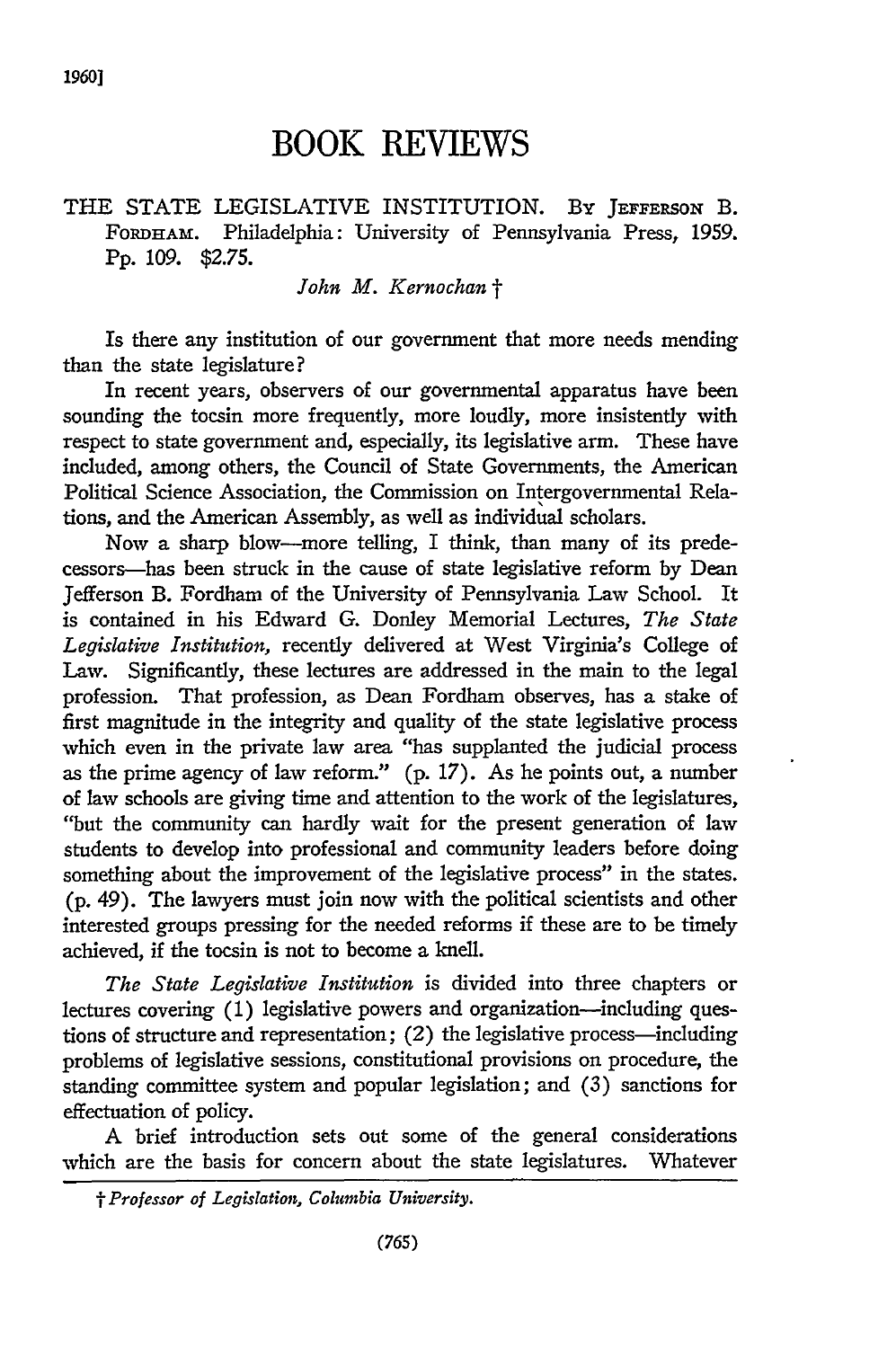may be the trend of power as between nation and state, Dean Fordham is cogently right, it seems to me, in stressing that "the responsibilities of government have increased at all levels." (p. 14). The ability of state governments, including the legislatures, to meet these responsibilities is thus of absolute importance. It is familiar history that the state legislatures have been gravely weakened and the state executive exalted through a long course of events rooted in early legislative abuses. History in this case admirably illustrates Coleridge's prediction that "every reform, however necessary, will . . . be carried to an excess which will itself need reforming." As the challenges of this era of statutes and of this "age of acceleration" grow, the state legislature appears more and more inadequate. In the circumstances, Dean Fordham urges vigorous action toward making the state legislative institution a powerful and effective instrument of representative government. It must be "drastic action of a basic character," (p. 18) including constitutional revision where required to secure to the legislatures: powers commensurate with their responsibilities, simplified structure appropriate to the legislative role in policy making, representation soundly based on population, and the continuity and freedom of operation needed to develop effective methods and procedures.

So much discussion of state legislative reform which goes on about us contemplates tinkering. But those who would tinker have had their day, indeed their years, and progress has been minuscule in relation to urgency and need. It is tonic, then, to have the ills expressly recognized to be as fundamental, as far-reaching as they are. It is heartening to be told clearly and forcefully at the outset that: "It is time . . . to have done with palliatives. We should face up to realities and be prepared to make the sustained effort in the way of the public education and political action it will take to vitalize the state legislatures." (p. 19).

Dean Fordham's proposals for reform cover the field, and many do call for drastic action. They include: the restoration of substantive legislative powers now interdicted by state constitutions; establishment of unicameral legislatures of moderate size; revised methods of districting, apportionment and reapportionment to implement representation based on population; more frequent sessions without arbitrary time limitations; higher legislative salaries; reduction of state constitutional restrictions on legislative procedure; revitalization of the standing committees, their powers, structure, and staffing and their operations generally; elimination of the initiative and referendum; study and appraisal of sanctions and establishment of formal legislative machinery to deal with sanctions problems. **By** and large, the proposals seem to me to make good sense. If they range widely, that is appropriate. The state legislatures suffer from a spectrum of defects. Most of the defects are important and many are interrelated in significant ways—indeed, this is one of the reasons why meaningful state legislative reform proves so difficult. If many of Dean Fordham's proposals are familiar to students of legislation, they are not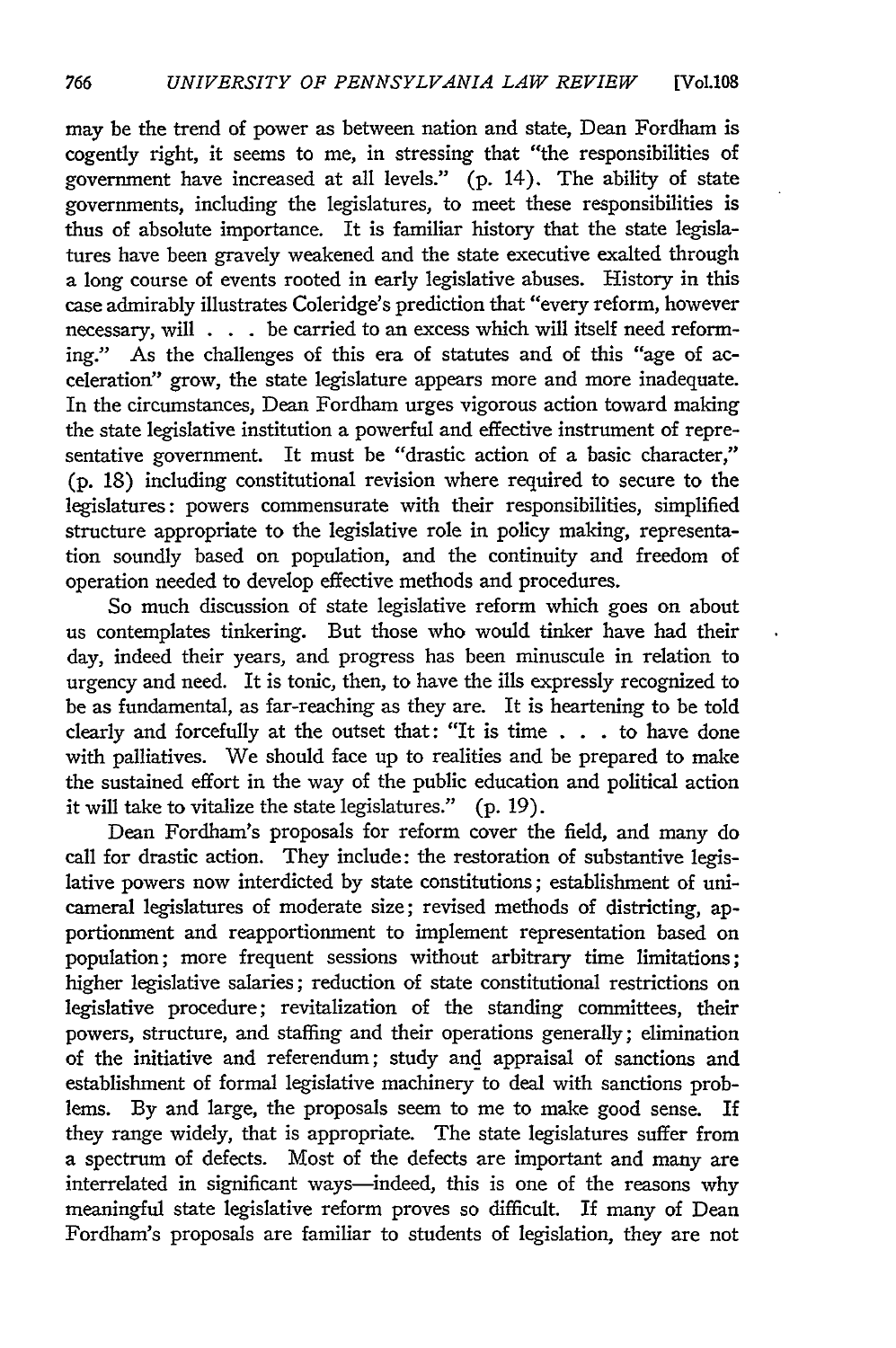familiar enough in the legal profession to which these lectures are addressed. And he argues them with unusual persuasiveness. It is not possible to comment in detail here on all the various proposals or the ills to which they relate. There is room only for a few points.

One point that I believe deserves special emphasis for all who are or may be interested in reform in this field is the problem of the existing state constitutions. The first Fordham proposal, for example, calls for reduction of some of the restraints which the state constitutions now impose on state legislative power in substantive areas. Limitations on taxing power, debt restrictions, provisions regulating local government-these are trouble spots familiar today. A believer in the legislative way can hardly quarrel as to the desirability of constitutional revision to raise the general level of state legislative authority and freedom in such areas, whatever value he may attach to any one specific effort along these lines. But the needs do not, and reform cannot, stop here. As these lectures indicate and as the proposals recognize, the crippling effect of the state constitutions is pervasive. It extends not only to the limitation of policy choices in substantive areas, but is a major concern in connection with legislative organization, sessions, salaries, procedure and many other matters. A glance at the material under the headings, "Laws," "Legislative Procedure" and "Legislature" in the new *Index Digest of State Constitutions 1* dramatically underlines a part, at least, of the problem. In a large number of states, virtually any substantial plan for the rehabilitation of the state legislative institution will have to reckon with revision of the state constitution. This situation gives point to Dean Fordham's insistence that the need for "drastic action of a basic character" must be faced and palliatives abandoned. Perhaps one may venture to hope that New York's ongoing effort to simplify its constitution<sup>2</sup> and other recent signs of interest and activity in the field will prove harbingers of a new, hard look at the state constitutions generally. I do not see how such a look could fail to bring back a stricter view of the desirable content of constitutions, or to spur a sweeping away of the deadly restraints we have laid on our state lawmakers.

It was something of a surprise-not disagreeable-to find that one drastic step recommended is the establishment of unicameral legislatures in the states. Unicameralism vs. bicameralism is an old debate. Dean Fordham has ranged himself boldly with the "political scientists and other theorists" who according to a past poll have overwhelmingly preferred one house to two, and against the "legislators and other political figures" who just as overwhelmingly have favored two. The case for one house is well

**<sup>1</sup>** COLUMBIA UNIVERSITY LEGISLATIvE DRAFTING RESEARCH **FUND,** INDEX DIGEST OF STATE CONSTITUTIONS (2d ed. 1959).

**<sup>2</sup>** See, *e.g.,* Temporary Comm. on the Revision and Simplification of the Constitution, *First Steps Toward a Modern Constitution,* N.Y. LEGis. Doc. No. 58 (1959) *;* Special Legislative Comm. on the Revision and Simplification of the Constitution, *Inter-Law School Committee Report on the Problems of Simplification of the Constitution,* N.Y. LEGIS. Doc. No. *57* (1958).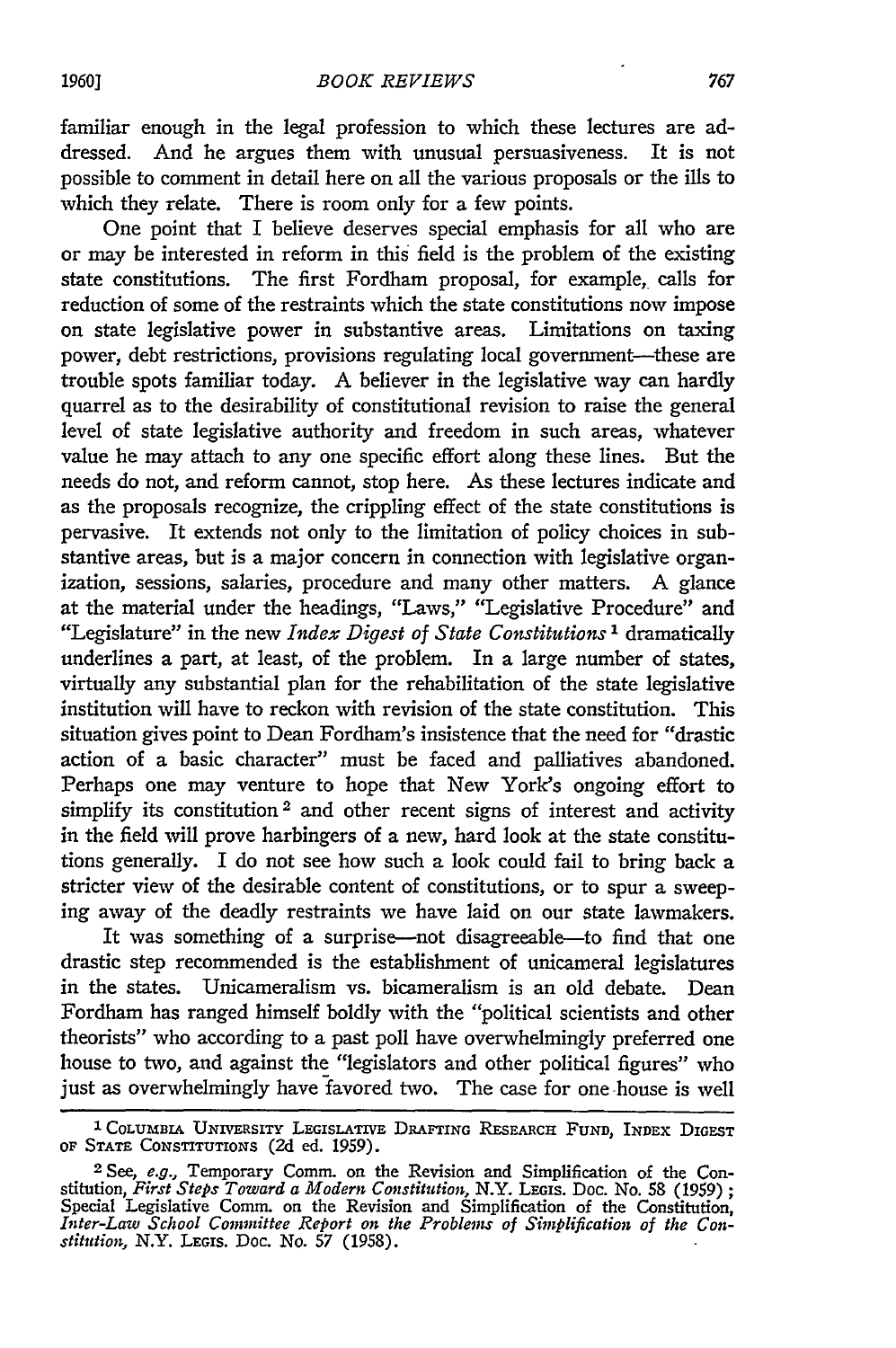stated in these lectures. It is a compelling case in terms of concentrating and clarifying responsibility, improving efficiency and effectiveness, reducing expenses, and other vital considerations. On the merits I agree with Dean Fordham, but perhaps would rate this change less high in the scheme of priorities for action. It certainly is possible to have an effective bicameral legislature. The single chamber is not a *sine qua non,* to the extent that some of the other proposals are, for the achievement of a viable institution. As a practical matter, though, it might become so. When the public has totted up the cost of adding to the existing bicameral pattern those elements which are more nearly indispensable to effectiveness-such as more frequent sessions, higher pay, interim functioning and more staffing for standing committees, and improved legislative services-then unicameralism with its dramatic slash in cost could become an indispensable part of the reformer's package.

The unicameralism point leads me to note certain limits set upon the approach adopted in this book. Underlying Dean Fordham's argument for the single chamber, and his consideration of reforms generally, there are premises, practical judgments, hardly discussed as such, about the aptness of the representative legislature as a lawmaking institution for the atomic age, and the aptness (beyond, for example, the change from two houses to one) of the standard pattern of American representative governmentincluding its customary dispositions of legislative, executive and judicial power. There are undoubtedly good reasons for so drawing the lines of discussion. It is not necessary to disagree with the judgments implied, however, to say that I miss slightly in this book the dimension which more examination of them would have given. One further note about the scope of the approach, specifically in the first two lectures. The legislature is reviewed piece by piece; one aspect at a time is appraised and a remedy prescribed. What emerges is a challenging set of specifications for an ideal legislature. This is a valid undertaking in itself, and it has been extremely well served. I am describing, not criticising, when I note that these lectures do not deal in a substantial way with further important questions that arise after the specifications are stated, and the goal defined. These include questions of interrelation and priority among reform proposals and of the strategy of change. Another lecture or essay might consider these. I would like to see the forthright and fresh approach of this book applied to such questions as well.

If there is to be a scheme of priorities for state legislative reform, I suggest as a working hypothesis that the prime target should be the establishment of a sound, effective standing committee system. What is needed here is excellently stated by Dean Fordham: a rational committee structure; sound rules and procedures; adequate record-keeping and publication<br>of records and reports; staff assistance; investigative powers; continuing "oversight" of administration; continuing life and operation between sessions and aid from improved legislative services. And these needs can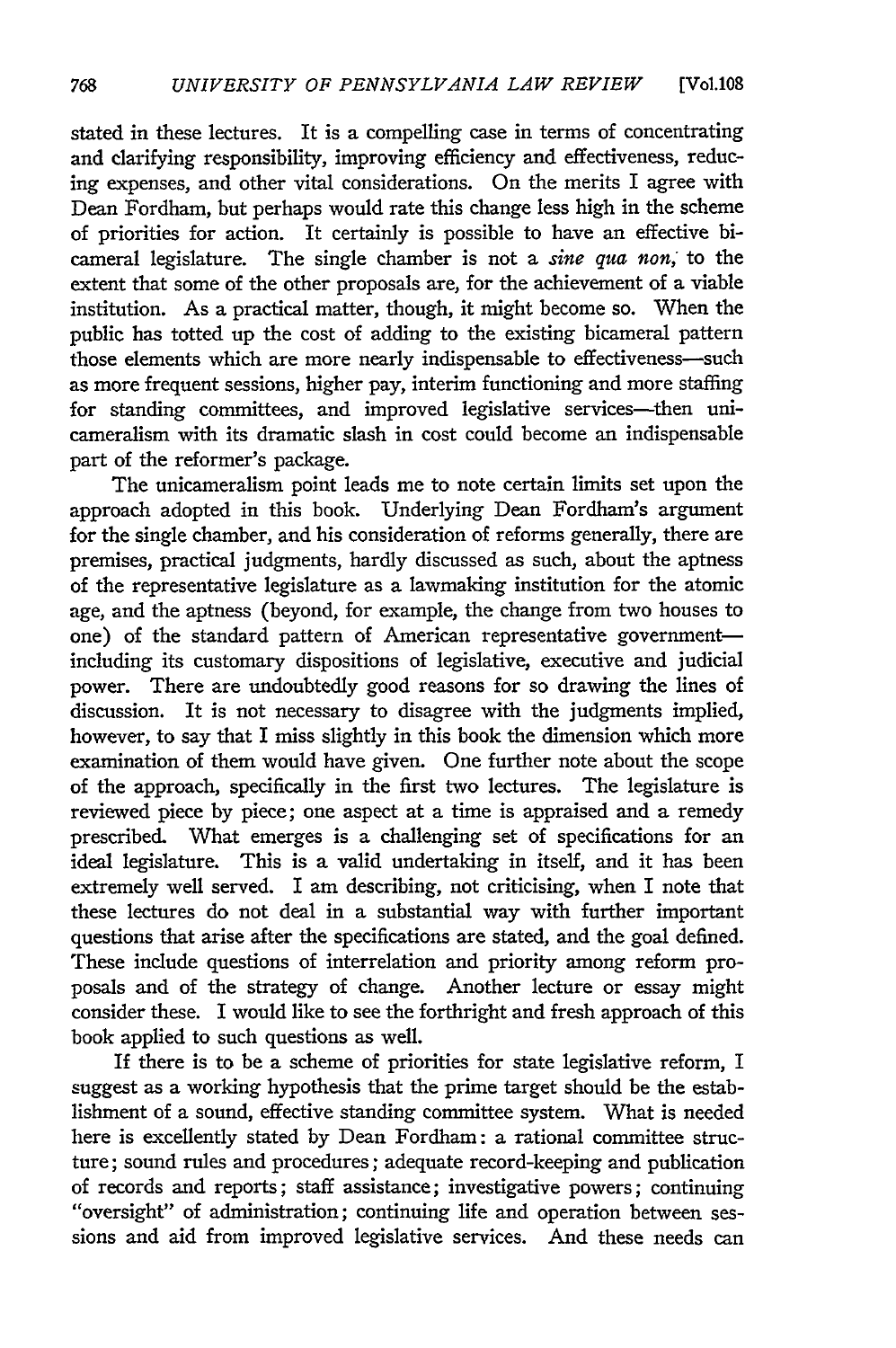hardly be met unless there is change in other related matters: more frequent sessions, for example, not limited in duration or scope, and adjustments in legislative pay. An efficient committee system is truly a *sine qua non* for an effective legislature. The legislative council is not an acceptable substitute. Without strong committees "we shall continue to witness legislation by party caucus. . . **."** (p. 73). With them, the legislature can assume its proper role in the initiation and formulation of policy. Even by the measure of Congress, with all its faults, few state legislative committee systems come anywhere near adequacy.

The third chapter or lecture in *The State Legislative Institution* strikes off in a new direction, into waters relatively uncharted. It is a challenging general discussion of the subject of sanctions, defined as "the means employed by public authority to get people to behave as the law wants them to behave." (p. 80). Various possible classifications and types of sanctions are reviewed. It is a surprising fact, in view of the importance we attach to sanctions in our thinking about the nature of law, that these have had so little systematic scholarly attention. "[O]ur insights into the subject of sanctions," it is pointed out, "are probably less mature than those we have gained as to almost any other major aspect of lawmaking. . . **."** (p. 88). Dean Fordham's discussion in this chapter, and the materials on the subject in the legislation casebook of which he is a coauthor, $3$  do in fact furnish important insights and a useful basis for further effort to redress this ancient wrong. In a complex society, hedged by ever-increasing regulations, there is a growing need to be vigilant in the cause of individual freedom, to keep rules and sanctions, for example, within the scope reasonably required. At the same time there is need, and opportunity, to direct and exploit modern learning and techniques to the full in formulating the sanctions best calculated to realize a given end. These lectures give new and helpful momentum toward the detailed studies and comparative appraisals of sanctions which must be undertaken.

Having said these things about the chapter on sanctions, I record a passing doubt and a dissent. My doubt relates to the inclusion of this chapter in a work ostensibly devoted to the state legislative institution. Valuable as the chapter is, and unduly neglected as the subject is, it seems to me to belong to another realm of discourse than that of the first two chapters, at least in terms of urgency for *state* legislatures. Sanctions of course are equally of concern to the national legislative institution. We are probably more ready to take up the problem at that level than we are in the states, where the achievement of minimum operating effectiveness now seems to me to claim all priorities.

**<sup>3</sup> READ,** MAcDoNALD & FORDHAM, CASES ox LEGISLATION, **Ch.** 7 (1958). Staff members of the Legislative Drafting Research Fund of Columbia University have participated in efforts to deal with this subject on at least tvo occasions. See, *e.g.,* CHAMBERLAIN, DOWLING & HAYS, THE JUDICIAL FUNCTION IN FEDERAL ADMINISTRA-<br>TIVE AGENCIES (1942); *Report of the Special Committee on Legislative Drafting,*<br>40 A.B.A. REP. 532 (1915).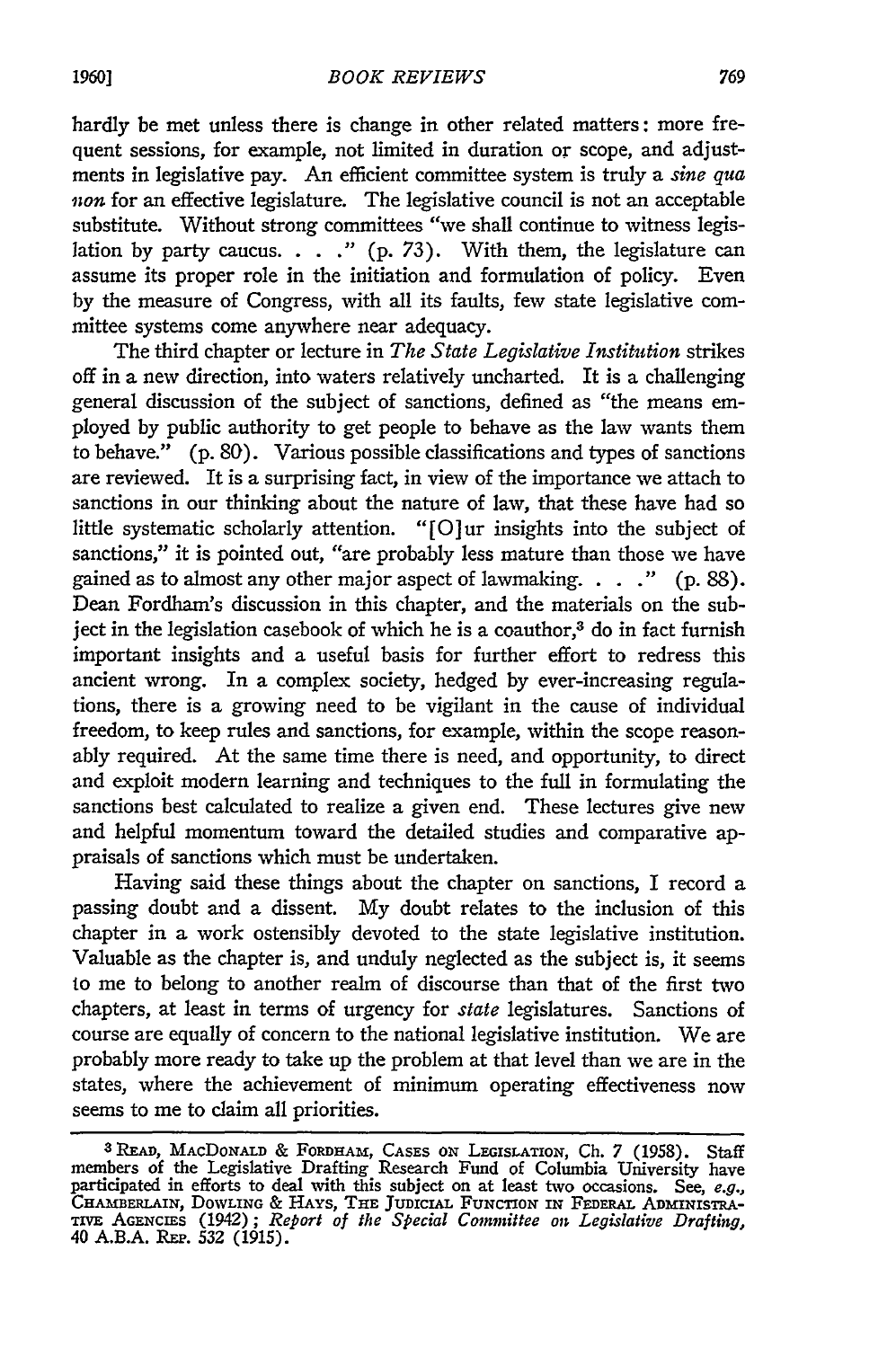The doubt thus expressed is not unrelated to my dissent. The suggestion with which Dean Fordham concludes his third chapter is that a new legislative standing committee on sanctions and law enforcement be established. Its tasks are described as follows:

*"..* . it would have at least three important roles to play. It would have the role of testing the basic policy of a legislative proposal in terms of its attainability as a means of ordering human relations. Its second role would be the fashioning or refashioning of the scheme of sanctions devised to implement a given proposal. Its third function would be to learn as much as possible about the effectiveness of existing sanctions in the process of review of administrative performance." **(p.** 101).

In this, the committee "would have to work in coordination with regular committees which had jurisdiction over the subject-matter areas of immediate concern." **(p.** 101).

Granting that systematic legislative attention to sanctions is desirable, this way of securing it seems to me unwise. To set up a new standing committee through which proposals of other committees must pass could seriously complicate operation of the standing committee system. It creates a new bottleneck, a new chance for blurring the responsibility for action in substantive areas. Two committees, rather than one, and their staffs (four committees and staffs in a bicameral legislature) must familiarize themselves in detail with a given proposal, and they would also be engaged in review of the same administrative performance to assay the effect of existing law. In practice, a sanction problem may often be very closely tied to the nature and context of the proposal concerned, and to the character of the affected groups and administrative agencies; and separate consideration in such cases **by** a committee not expert in the substantive area may be undesirably artificial.

What the subject of sanctions seems to call for is, at the outset, an organized assault via general and specific studies to collect and order existing material and to explore what has not, or has not adequately, been explored. Hopefully, extra-legislative scholars and research agencies will move first in force. As to legislative action, a temporary joint committee or commission, particularly at the national level, could be an initial step to get spadework done. For the long run, I suggest that more serious consideration be given to a solution within the normal standing committee framework, *i.e.,* settling a clarified sanctions responsibility on each standing committee in its area of legislative activity and "oversight." Expertise in sanctions is ultimately, I venture, to be seen as essential professional equipment for all legislative draftsmen, for many staff members serving committees and even for legislators, just as acquaintance with procedure is for lawyers.

I do not wish to end on this note of dissent. It is, in fact, a minor point in a highly favorable general judgment on Dean Fordham's book.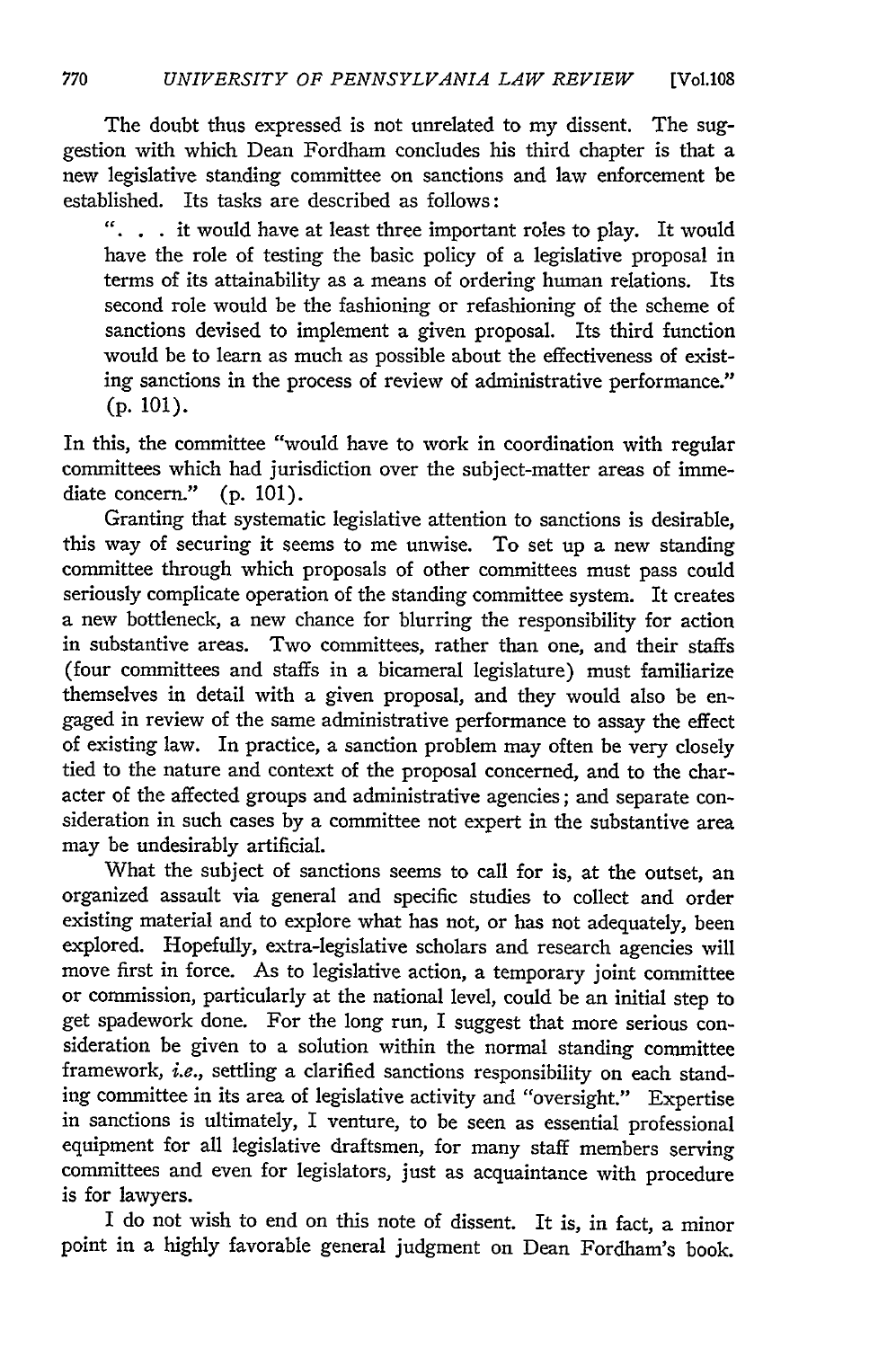*The State Legislative Institution* is a stimulating, first-rate piece of work. Thanks to the author and others, the legislative process which used to be thought of as the domain of the political scientist and the politician may now increasingly be seen as a pressing concern of the lawyer as well. **All** capable hands are required to save this process in the states, and these lectures sketch the objectives.

As I suggested earlier, we must now consider how the drastic reforms required may be achieved; how to that end we should organize and focus, articulate interrelations among, and assign priorities to, our reforms; and what strategies we should adopt for remedial action. One of the main roads to change, of course, leads through the legislature itself. "When me they **fly** I am the wings" runs a verse of Emerson. We should ask ourselves whether and how the legislature may be persuaded to alter itself, or allow itself to be altered, in bold ways that overturn the settled interests of the caucus, the executive and others.

Must we here, as so often elsewhere, wait for revelations of corruption, shocks, disasters before we move to mend? Is it true, for purposes of change in this sphere, that "till we be rotten we can not be ripe"? Does progress only begin, as was once suggested, "with a crime"? Or can we rouse ourselves and our communities in time to the essential but truly awesome task of remaking the basic documents in our states, and radically reconstituting one of our fundamental institutions? Dean Fordham, I think, believes we can. That, in any case, is a faith we must labor to justify.

# LAW AND LOCOMOTIVES: THE IMPACT OF THE RAILROAD ON WISCONSIN LAW IN THE NINETEENTH CENTURY. By ROBERT **S. HUNT.** Madison: The State Historical Society of Wisconsin. 1958. Pp. xiv, *292.* \$6.50.

### *Edwin R. Eckersall and Frank M. Long* t

The Iron Horse first came to Wisconsin in the mid-19th century. The frontier state had not then attained the economic and financial know-how characteristic of the already industrialized population centers of the East. The agricultural, forest and mining products of the area moved to market cumberously and inefficiently-by wagon to the lake or river ports for transhipment by water to Buffalo or New Orleans. There were few large cities and still fewer industries. Although the state legislature and court system were geared to cope adequately with the work-a-day problems and issues of the rural citizenry, neither had had occasion to be concerned with the more sophisticated corporate and financial legal concepts necessary for

*I Members of the Chicago Bar.*

#### *1960]*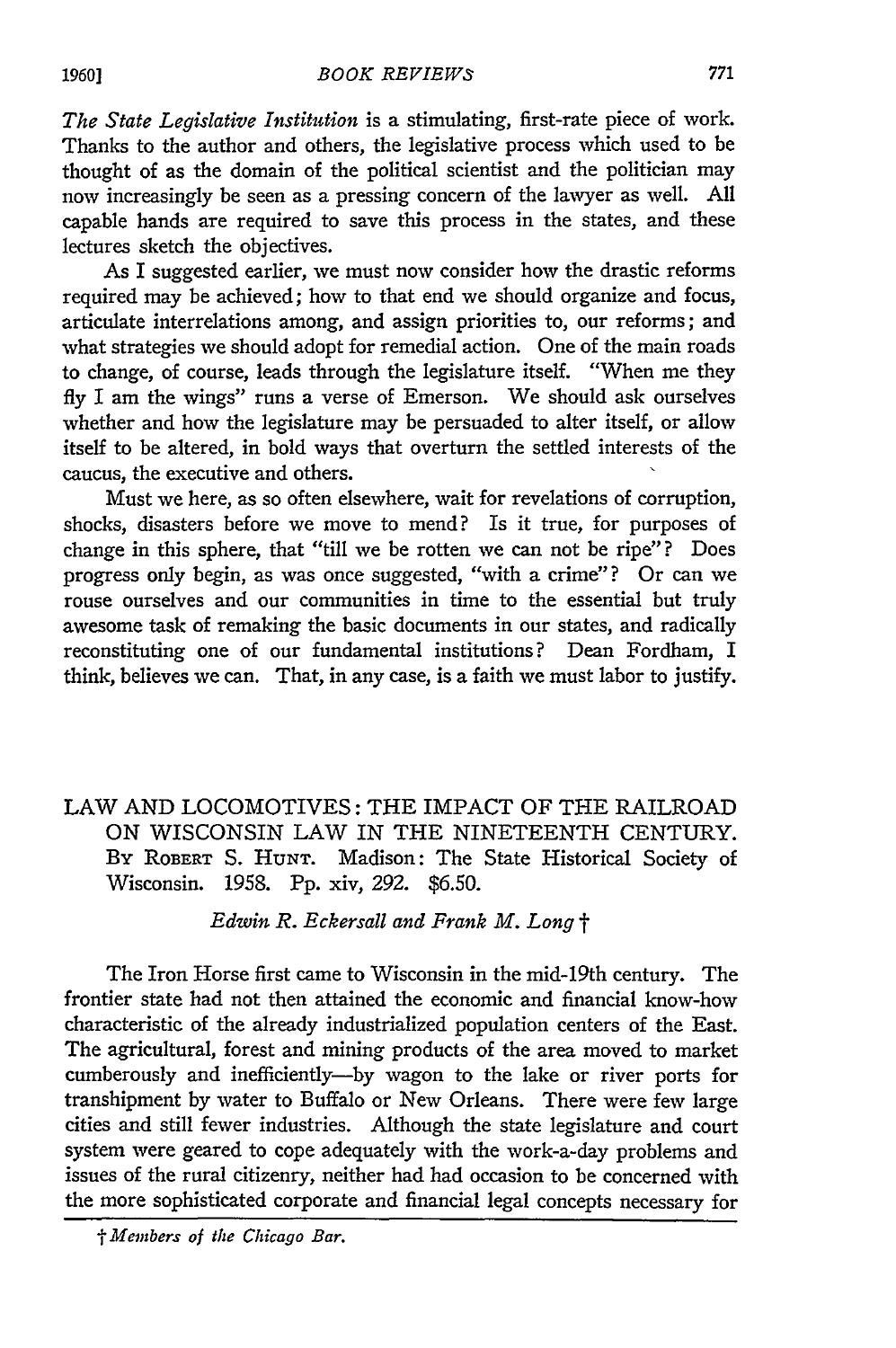the expansion of railroad transportation. There was no Wall Street in Madison.

Foreseeing the economic benefit of faster and more reliable transportation, the citizenry of Wisconsin at first welcomed the railroads with more enthusiasm than wisdom. The vast and crucial political and legal problems which the interaction of law and locomotives would soon thrust upon the people of the state could not then be anticipated. *Law and Locomotives* is a narrative of these problems and the efforts of the legislature and courts to resolve them. The author's exhaustive and detailed research, evidenced by the 115 pages of notes, attests to his scholarship and commends this book to any serious student of Wisconsin or railroad legal history.' But it is not a pedantic treatise. The author's refreshingly readable style has condensed his voluminous and complicated subject into only 175 pages. Mr. Hunt admirably has refrained from adopting a partisan viewpoint. Instead he has written, as stated in his dedicatory quotation from Spinoza, "neither to mock, nor to bewail, nor to denounce men's actions, but to understand them."

Throughout this recital of action and reaction between the law and the railroads, the reader is inescapably impressed with the monumental inadequacy of the legislature and the corresponding ineptitude of the state executive. The most striking example is the "Wisconsin Purchase." Vying with each other for legislative grants of land in order to obtain capital, the railroads early entered the legislative arena armed with fortunes in railroad securities. Unashamedly, willing legislators succumbed to temptation, and even a Governor and a chief justice of the state supreme court were corrupted. The public grants were parcelled out to their benefactors. The resulting scandal shook the faith of the people in their elected representatives and in the railroads themselves at a time when the new corporate phenomenon required the utmost support from state and people.

Whereas the decadence of the legislature continued undiminished, the courts of Wisconsin exhibited greater wisdom. The constitutional prohibition against state financing of internal improvements prompted the railroads to inaugurate a novel and ingenious scheme to raise the vast amounts of capital needed by the fledgling industry. Stock subscriptions secured by mortgages on their lands were obtained from farmers who were eager to participate in the plan, believing that the benefits which would inure to them as a result of railroad operation in the state would enable them to redeem their land. The railroads obtained funds by selling the securities to eastern banking interests, which in turn sold them to bona fide pur-

<sup>&</sup>lt;sup>1</sup> The author is eminently qualified to write authoritatively about his subject matter. After World War II, Mr. Hunt was granted a Rockefeller Fellowship in Legal-Economic History at the University of Wisconsin Law School completed the research for his book. He is a graduate of Oberlin College, has a Master's Degree from Harvard, a Law Degree from Yale, and a Doctor of Juridical Science Degree from the University of Wisconsin. Mr. Hunt is now engaged in general practice as a partner in a Chicago law firm.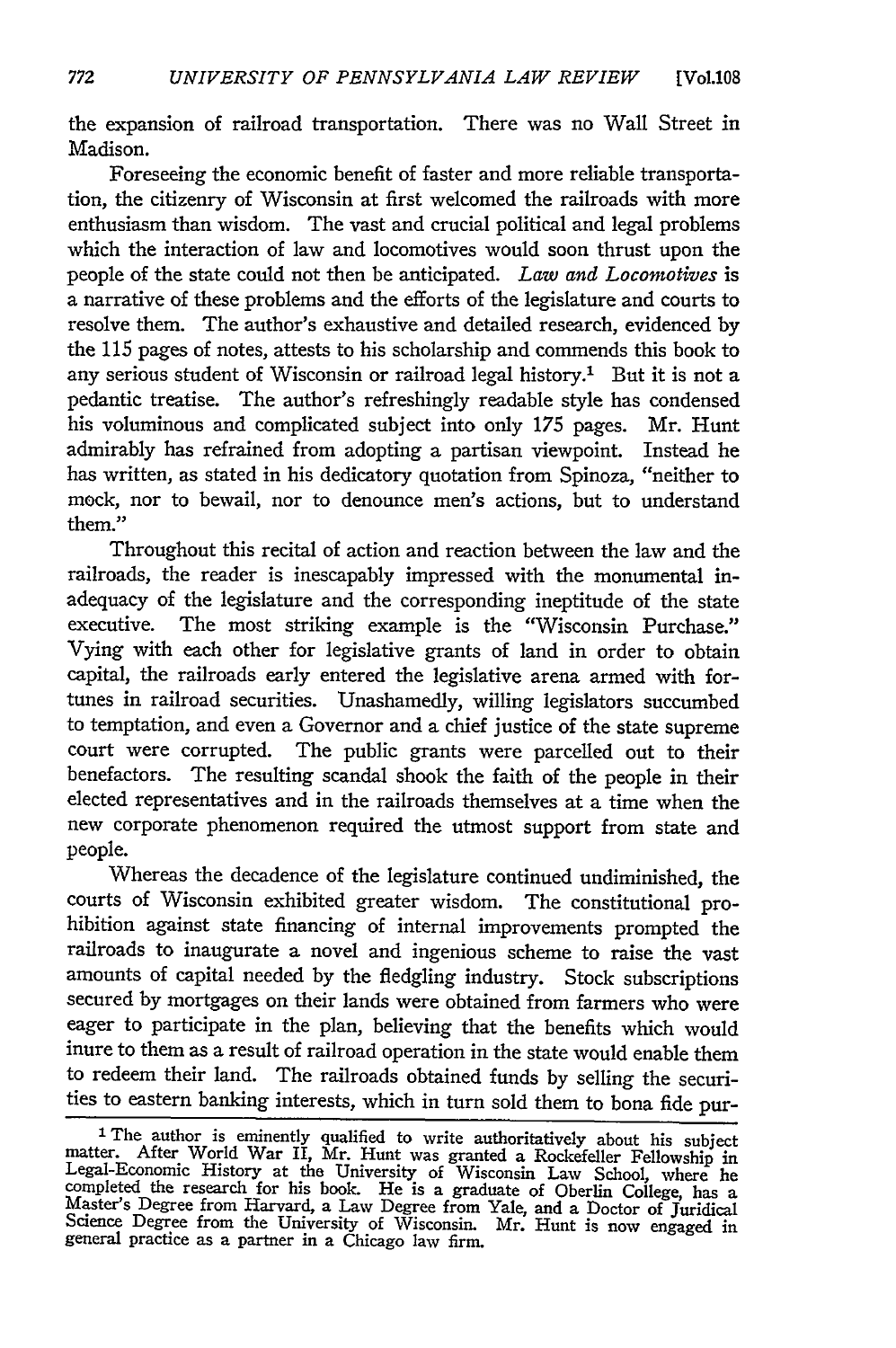chasers for value. Unfortunately for all concerned, increased costs and embezzling promoters consumed much of such capital and foreclosure proceedings were begun in catastrophic volume. Sensitive to the demands of a populace enraged at being dispossessed of its dearest possession, the legislature passed several acts voiding the whole scheme and prohibiting the foreclosures. These statutes threatened the very foundation of the law of contracts. But the Wisconsin courts were not swayed by political or popular pressures. Reiterating the supremacy of law as the fundamental strength of democratic government by which ill-advised expediencies could be counterbalanced, the supreme court gave effect to the common law of contracts and mortgages and struck down the legislature's pronouncements as unconstitutional.<sup>2</sup>

Ultimately the court had an opportunity to redeem itself in the eyes of the people. To remedy what it believed were exorbitant rates and in response to the clamor from a public already prejudiced against the railroads, the Wisconsin legislature enacted the Potter Law in 1874. This statute was a fumbling attempt to regulate transportation by prescribing maximum charges therefor. Mild by comparison with the federal statute in the offing, this was an unprecedented step at the time. The difficulty with the statute was not its basic philosophy but, rather, that it provided no effective sanctions for its enforcement. The state was given no power to proceed directly against the railroads to enforce the rates prescribed. In addition, the three-man commission created by the statute was empowered only to inquire into operating costs and to reduce, not increase, the maximum charges established by the legislature. There was thus no delegation of power under the Potter Law which would remove regulation from the vagaries of a pliant legislature.

Despite the ineffectiveness of this law, a jurist of extraordinary stature, Chief justice Edward G. Ryan of the Wisconsin Supreme Court, recognized it as embodying a principle theretofore overlooked by other Wisconsin legal institutions. Sustaining the validity of the Potter Law, his opinion emphasized that a railroad corporation differed from other private corporations in being subservient to the public interest and lawfully subject to regulation by a state through its legislature.<sup>3</sup> But shortly after this historic decision, any good which might have resulted from increasing the effectiveness of the Potter Law was precluded when the legislature, now attuned to the demands of the railroads, fatally weakened the statute by divesting the railroad commission of most of the feeble power originally given it. The legislature thus defaulted from the most auspicious position it had attained throughout the period.

*<sup>2</sup> E.g.,* Callanan v. Judd, 23 Wis. 343 (1868) ; Oatman v. Bond, 15 Wis. 20 (1862); Cornell v. Hichens, 11 Wis. 353 (1860); *but* see Von Baumbach v. Bade, 9 Wis. 559 (1859). Another legislative enactment to benefit the mortgagor-farmer **was** rendered ineffective by narrow construction. Truman v. McCollum, 20 Wis. *360* (1866).

**<sup>3</sup>** Attorney General v. Chicago & N.W.R.R., 35 Wis. 425 (1874).